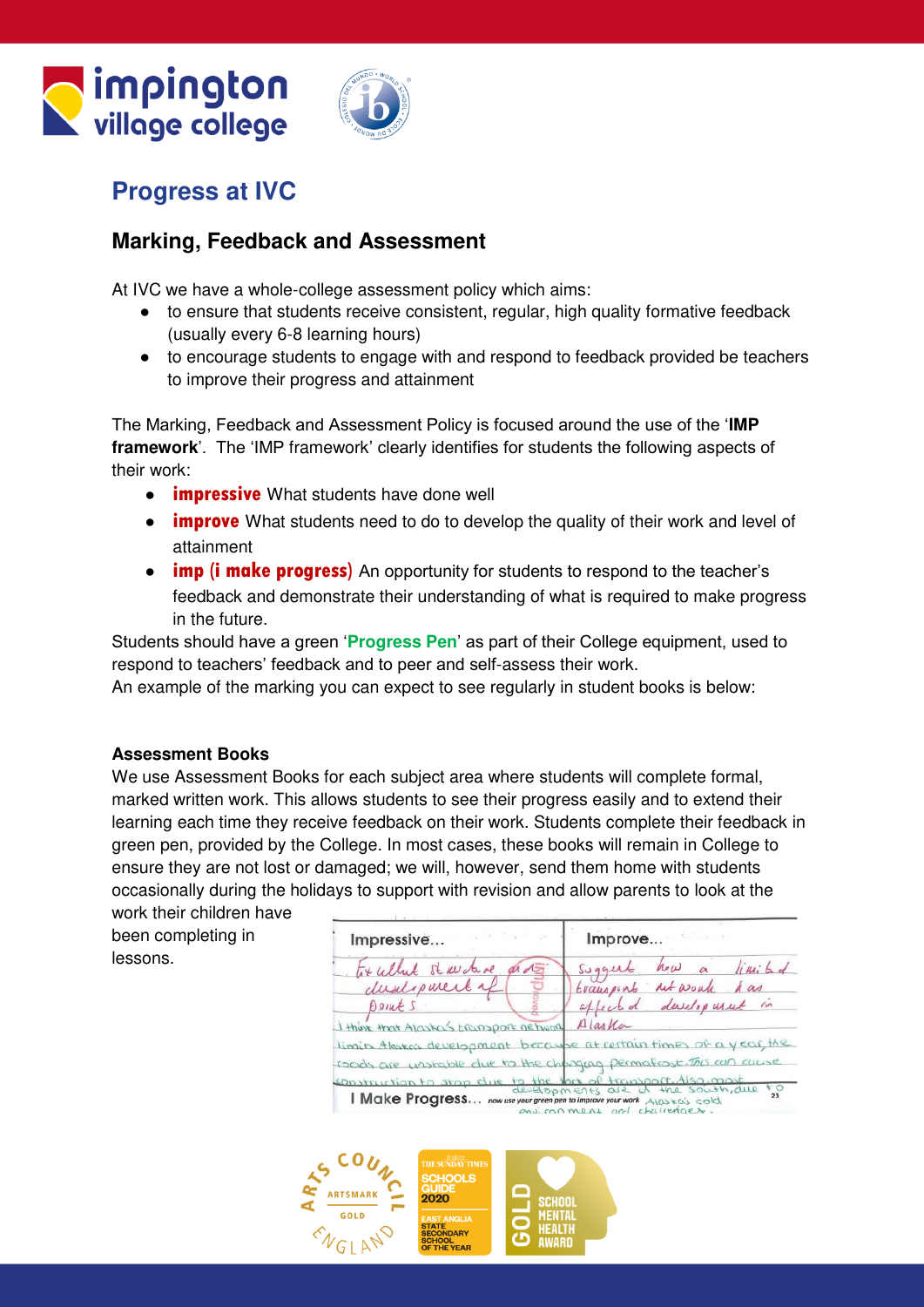



| where scool to make 9<br>can provide                                              |                                                                                                                                                                 |
|-----------------------------------------------------------------------------------|-----------------------------------------------------------------------------------------------------------------------------------------------------------------|
| significant<br>AO1<br>Lagos in Nigeria<br>has<br>AO <sub>2</sub>                  | Informal housing can be seen as an opportunity to people<br>Who have migrated from rural areas as they don't                                                    |
| This will provide<br>social opportunities<br>because                              | need to pay tax for their bouses. They also<br>provide entrepreneurialism spirit for the communities and                                                        |
| AO <sub>2</sub><br>This will also provide<br>economic<br>opportunities<br>because | encourage businesses to form Also, people that<br>didn't have homes before, have the opportunity to have<br>ÖN<br>However, informal housing can also<br>be seen |
| AO <sub>3</sub><br>This means that<br>(how will this improve<br>lives)            | as a a chausing a because they can<br>$Lcd +o$<br>informal employ ment, which is bad<br>$+120$<br>environment country's economy it also spiearly                |
| AO1<br>Another opportunity<br>in Lagos is                                         | diseases as the conditions are unsanifary<br>the houses are poorly built and structured.                                                                        |
| AO <sub>2</sub><br>This will provide<br>social opportunities<br>because           | im Droved                                                                                                                                                       |
| AO2<br>This will also provide<br>economic<br>opportunities<br>because             |                                                                                                                                                                 |
| AO3<br>This means that                                                            |                                                                                                                                                                 |
|                                                                                   |                                                                                                                                                                 |
|                                                                                   |                                                                                                                                                                 |
|                                                                                   |                                                                                                                                                                 |
|                                                                                   |                                                                                                                                                                 |

| Impressive                    | Improve                     |  |
|-------------------------------|-----------------------------|--|
| You have written very clearly | EXplain how informed honorg |  |
| and explaned your park        | can be born an opportunity  |  |
| WICAN                         | and a chatterger            |  |
| In have identified a counter  |                             |  |
| Reponent Red Cleary made      |                             |  |
| a indgener                    |                             |  |
|                               |                             |  |

I Make Progress... now use your green pen to improve your work



25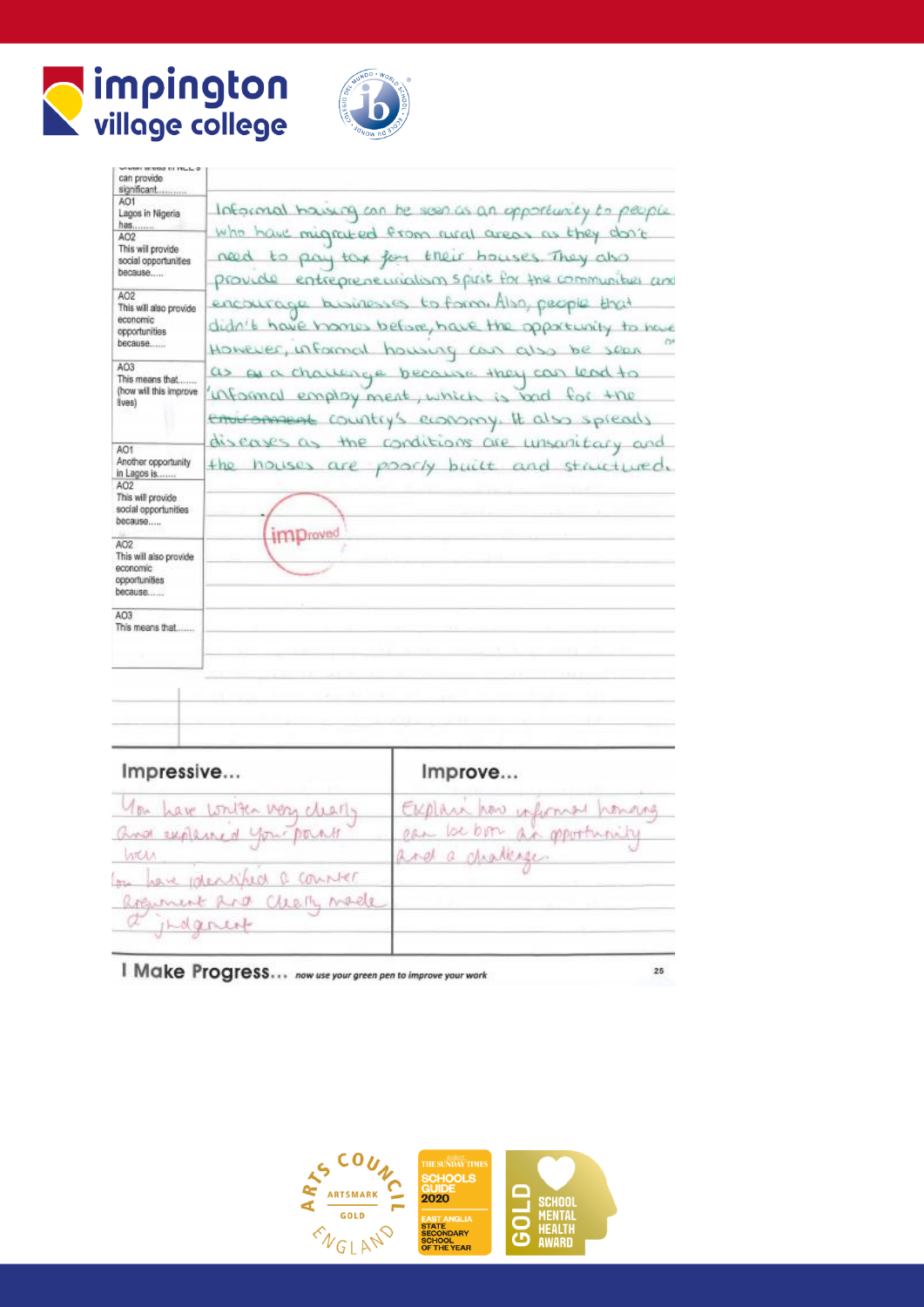



#### **Exams, Tracking and Reporting (Years 7-9) MYP (current Year 7)**

On arrival in year 7 students will be assigned a target MYP grade for each subject informed by KS2 data and CATS4 testing which will take place at the beginning of the academic year.

Parents and carers can expect to receive reports three times a year on their child's progress. Reports will be sent home in January, April and July. The first two reports will have an interim grade and the July report will communicate a final grade for each child in each subject area. The report will also explain the assessments and the unit.

Impington uses the MYP 1–7 scale to determine final grades in each year of the MYP. The following table is a brief descriptor for what each grade means.

| Grade | Descriptor                                                                                                                                                                                                                                                                                                                                                    |
|-------|---------------------------------------------------------------------------------------------------------------------------------------------------------------------------------------------------------------------------------------------------------------------------------------------------------------------------------------------------------------|
| l1    | Produces work of very limited quality. Conveys many significant<br>misunderstandings or lacks understanding of most concepts and contexts. Very<br>rarely demonstrates critical or creative thinking. Very inflexible, rarely using<br>knowledge or skills.                                                                                                   |
| 2     | Produces work of limited quality. Expresses misunderstandings or significant<br>gaps in understanding for many concepts and contexts. Infrequently<br>demonstrates critical or creative thinking. Generally inflexible in the use of<br>knowledge and skills, infrequently applying knowledge and skills.                                                     |
| З     | Produces work of an acceptable quality. Communicates basic understanding of<br>many concepts and contexts, with occasionally significant misunderstandings or<br>gaps. Begins to demonstrate some basic critical and creative thinking. Is often<br>inflexible in the use of knowledge and skills, requiring support even in familiar<br>classroom situations |
| 4     | Produces good-quality work. Communicates basic understanding of most<br>concepts and contexts with few misunderstandings and minor gaps. Often<br>demonstrates basic critical and creative thinking. Uses knowledge and skills<br>with some flexibility in familiar classroom situations, but requires support in<br>unfamiliar situations.                   |
| 5     | Produces generally high-quality work. Communicates secure understanding of<br>concepts and contexts. Demonstrates critical and creative thinking, sometimes<br>with sophistication. Uses knowledge and skills in familiar classroom and real-<br>world situations and, with support, some unfamiliar real-world situations.                                   |
| 6     | Produces high-quality, occasionally innovative work. Communicates extensive<br>understanding of concepts and contexts. Demonstrates critical and creative<br>thinking, frequently with sophistication. Uses knowledge and skills in familiar<br>and unfamiliar classroom and real- world situations, often with independence.                                 |

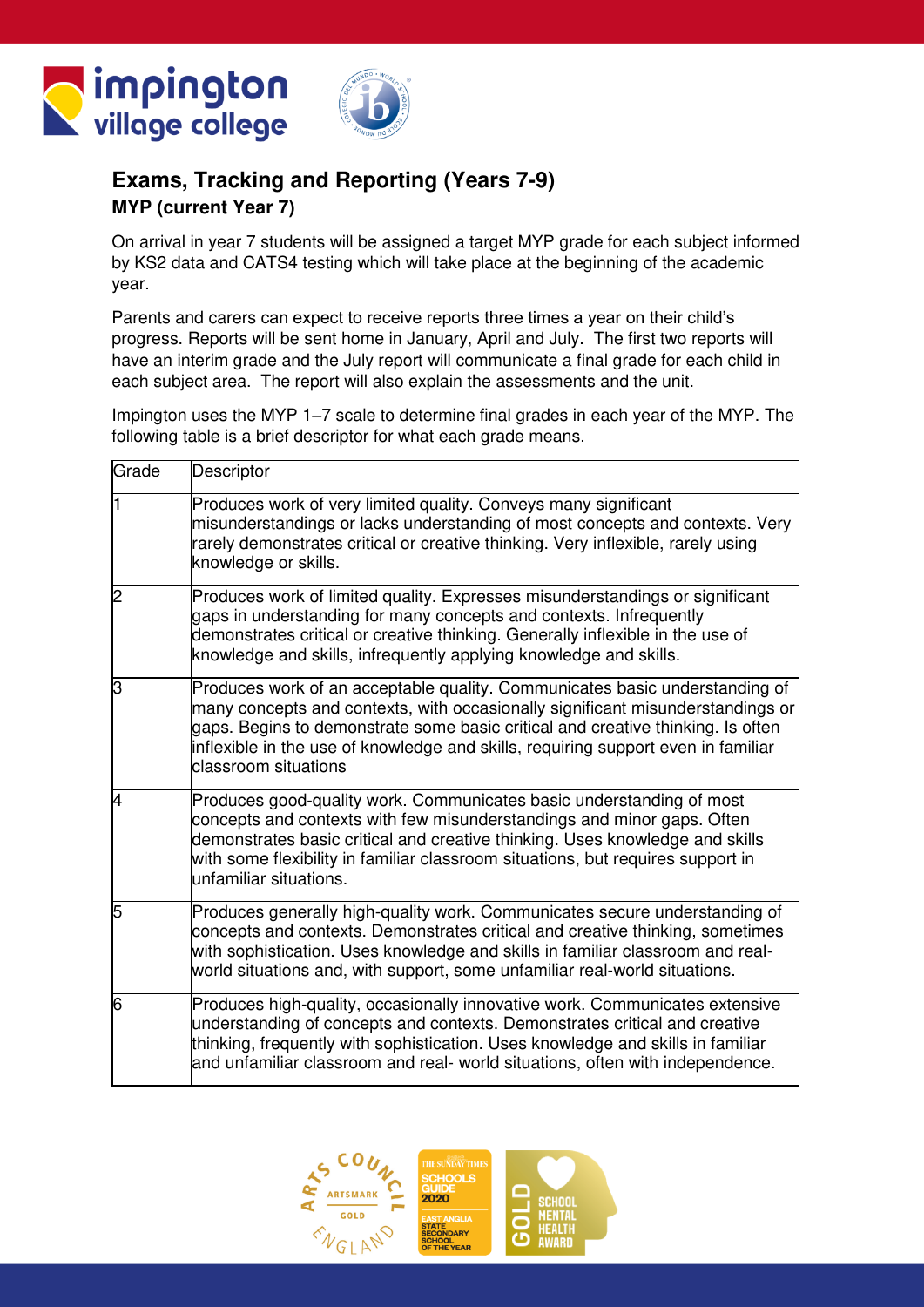



Produces high-quality, frequently innovative work. Communicates comprehensive, nuanced understanding of concepts and contexts. Consistently demonstrates sophisticated critical and creative thinking. Frequently transfers knowledge and skills with independence and expertise in a variety of complex classroom and real-world situations.

#### **ICE (current Year 8&9 students)**

Each child on arrival in Year 7 is assigned to a flight path for their different subjects, which helps us to measure their achievement and progress. This is based on a combination of their SATs scores and the data we have obtained through the Fischer Family Trust. In 2020, we will be using information gathered from the primary feeders, and then closely monitoring students to ensure they have been assigned to the most appropriate flight path. Each flight path has been designed to illustrate students' progress across Years 7 to 11, and the image below shows the likely GCSE targets associated with each flight path. Students will remain on their flight path throughout their time at IVC and all assessments will measure where they are in relation to their targeted pathway, but they will be issued with numerical GCSE target grades at the end of Year 9 (more details on these are in the KS4 section):



The flight paths are not fixed; they are not intended to be a ceiling on achievement, and if students perform well we will move them up to a higher pathway. It is unlikely that we will move a student onto a lower flightpath if they are underachieving; instead, support will be put in place to ensure that they are able to reach the estimated pathway.

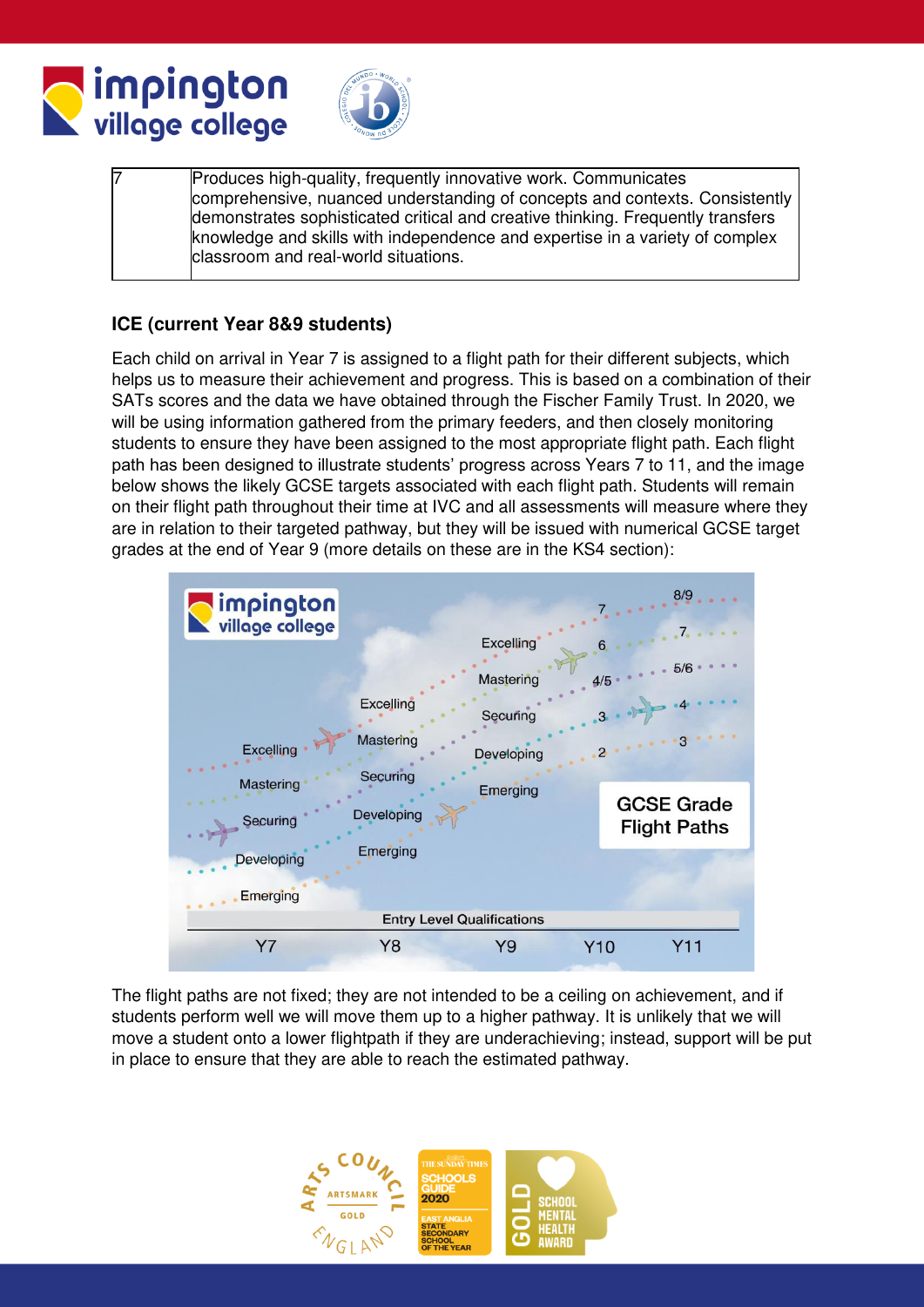



While students move through the ICE programme and their first year of the GCSE curriculum in Year 9, you will receive data about their progress in the majority of subjects every other strand. This will be in the form of a progress check, which will be uploaded to EduLink and will contain achievement data, as well as formative feedback from your child's teachers. There will be an opportunity to review your child's progress with their form tutor at an Academic Tutorial in December. This will take place during the College INSET day on 21 February 2022. There is also a Parent Consultation Evening once a year, where you will be able to meet your child's subject teachers and to discuss their progress and view their Assessment Books.

## **Exam Week**

We run a formal end of year examination period for all students in Years 8&9 across one week in July. Students will sit exams in English, Maths, Science, History, Geography and any languages that they study. Students will be tested on content that they have studied throughout the year, as well as content from previous years where appropriate; materials for revision and guidance around the topics that will be tested will be available on Edulink, following the Easter break, to allow students to prepare and will also be shared with students in lessons. During the Exam Week, we will be collapsing the College timetable and students will have supported study sessions (where most students will be expected to revise independently) and Inter-House sport activities. They will also have PSHE sessions, which will include a range of outside speakers and sessions delivered by College staff. We have deliberately included these to provide students with a balanced week and allow them time to both revise for their exams and have access to daily physical activity, which we would encourage them to do as they prepare for their GCSE exams.

You will receive an exam timetable for your child in advance of the exam week, so that you are able to support them with getting organised, and they will also receive a copy via their tutor. This is likely to be released shortly after the summer half term, so that students are familiar with the arrangements in good time.

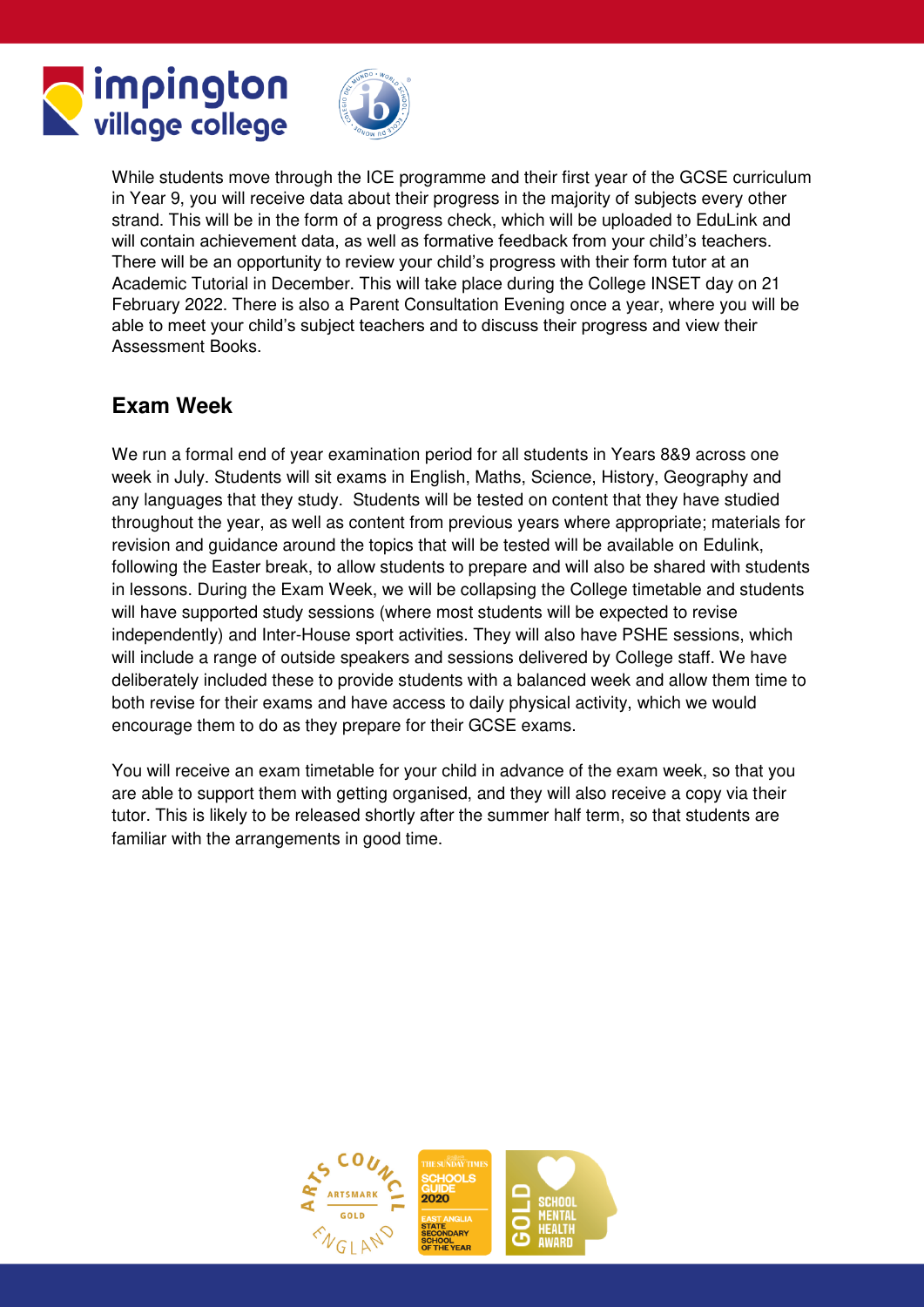



## **Exams, Tracking and Reporting (Years 10 and 11)**

Students are issued with Minimum Target Grades at the end of Year 9 for each of their GCSE subjects. These are based on a combination of their SATs scores, their performance throughout their time at IVC and the professional judgement of the Assistant Principal and Lead Practitioners. They also take into consideration student achievement throughout Years 7-9 to ensure that students are sufficiently challenged.

Target grades reflect the minimum expectation for a student's achievement; they are not intended to be a ceiling on achievement, and if students perform well we will move them up to a higher target grade. It is unlikely that we will lower students' targets if they are underachieving; instead, support will be put in place to ensure that they are able to reach their Minimum Target Grades via both faculties and the House system.

The majority of courses now follow the new numerical grading system in place of traditional letter grades. You can see the approximate equivalences in the diagram below:

| New grading structure | <b>Current grading structure</b> |
|-----------------------|----------------------------------|
| 9                     |                                  |
| 8                     | $A^*$                            |
| 7                     | $\overline{A}$                   |
| 6                     | B                                |
| $\overline{5}$        |                                  |
| $\overline{4}$        | $\overline{C}$                   |
| З                     | D                                |
| $\overline{2}$        | E                                |
|                       | F                                |
|                       | G                                |
| П                     | $\overline{1}$                   |

As students move through their GCSE courses you will receive information on their progress roughly once per term. This will be in the form of a progress check, which will be uploaded onto Edulink.